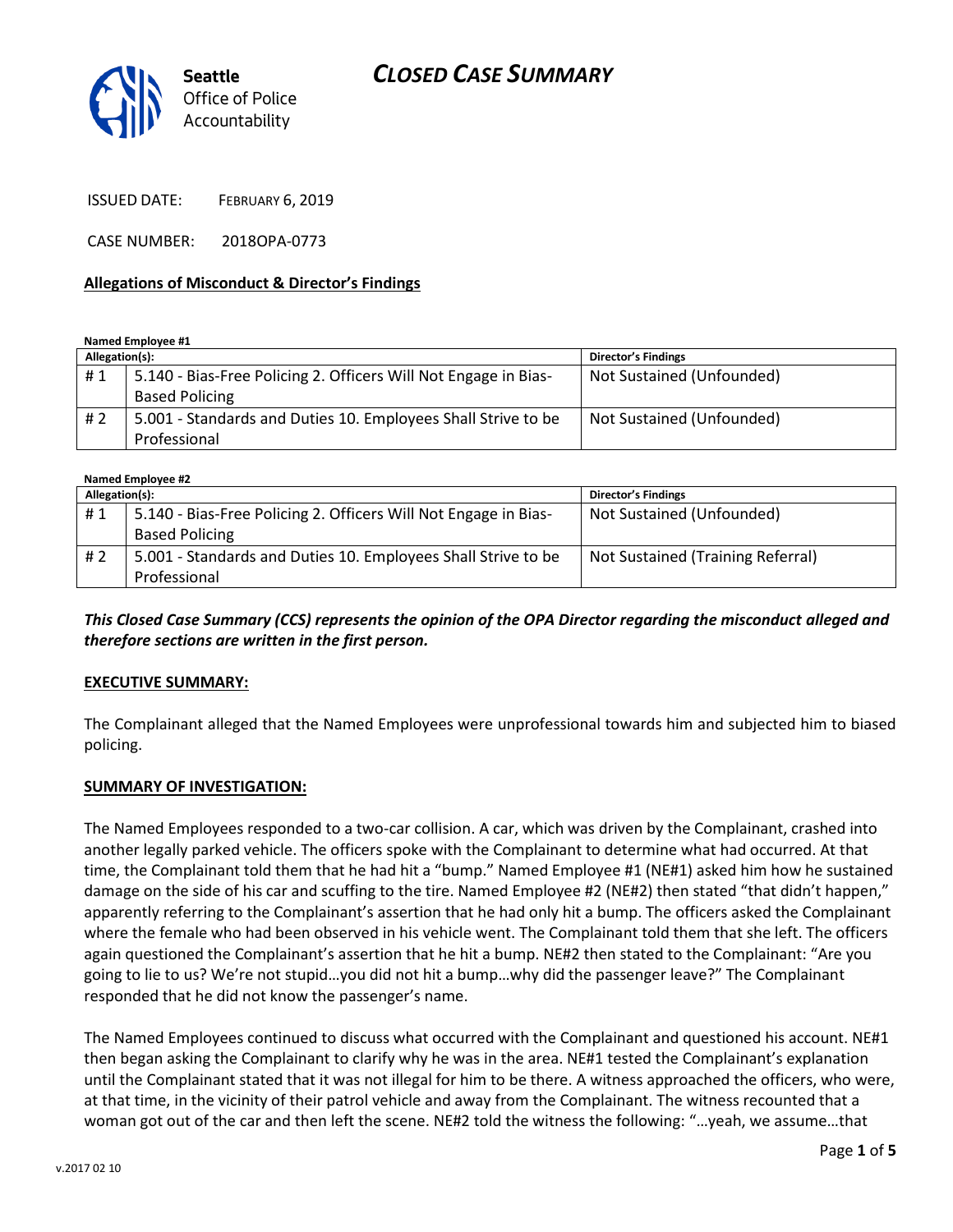

## *CLOSE CASE SUMMARY*

OPA CASE NUMBER: 2018OPA-0773

there was some vice stuff was going on. We guarantee that's how this collision happened and we're going to definitely write that in here…"

NE#2 again approached the Complainant and informed him that he was going to be cited for inattention to driving and told him what the amount of the ticket was. NE#2 raised the fact that the Complainant's conduct was suspicious and said that his statement that he did not know that he hit another car was both concerning and "absurd." NE#1 and NE#2 arranged for the Complainant's vehicle to be towed and then drove from the scene. While in the patrol vehicle, the BWV captured NE#2 stating in reference to the Complainant: "That guy's a fucking idiot." NE#1 began to respond, but, when he realized that he was still recording video, turned off his BWV.

The Complainant later initiated this OPA complainant, alleging that the Named Employees were unprofessional towards him and that they subjected him to biased policing. With regard to the professionalism, the Complainant contended that the Named Employees repeatedly cut him off and did not let him tell his side of the story, as well as that they were belligerent and rude. With regard to the bias allegation, he contended that the officers engaged in "blatant racism."

NE#1 stated that he believed that he acted professionally during this incident. When asked why he questioned the Complainant as to why he was in that area, NE#1 said that he was trying to fully investigate the incident and did not believe that this was inappropriate. He further stated that he did not believe the references in the reports to possible vice activity on the part of the Complainant was unprofessional. NE#1 told OPA that he felt that he gave the Complainant ample time to provide his account of what occurred and that he cut the Complainant off at times when it was clear that he was lying.

NE#2 also denied that she was unprofessional towards the Complainant. NE#2 agreed that she cut the Complainant off at times; however, she asserted that this was based on his provision of an implausible account, not because of a lack of professionalism. NE#2 did not believe that telling the witness about their belief that the Complainant's conduct was vice-related was impermissible. While she acknowledged that she called him a "fucking idiot" after the interaction and while in her patrol vehicle, she denied that this was reflective of how she felt about him and how she interacted with him during the call. She recognized that her statement was recorded and subject to public disclosure and stated that, could she do it again, she would have avoided saying what she said about the Complainant.

### **ANALYSIS AND CONCLUSIONS:**

### **Named Employee #1 - Allegation #1** *5.140 - Bias-Free Policing 2. Officers Will Not Engage in Bias-Based Policing*

SPD policy prohibits biased policing, which it defines as "the different treatment of any person by officers motivated by any characteristic of protected classes under state, federal, and local laws as well other discernible personal characteristics of an individual." (SPD Policy 5.140.) This includes different treatment based on the race of the subject. (*See id*.)

The Complainant alleged that the Named Employees engaged in "blatant racism" towards him. The Named Employees denied doing so and stated that the law enforcement activity that they took was based the Complainant's actions not his race.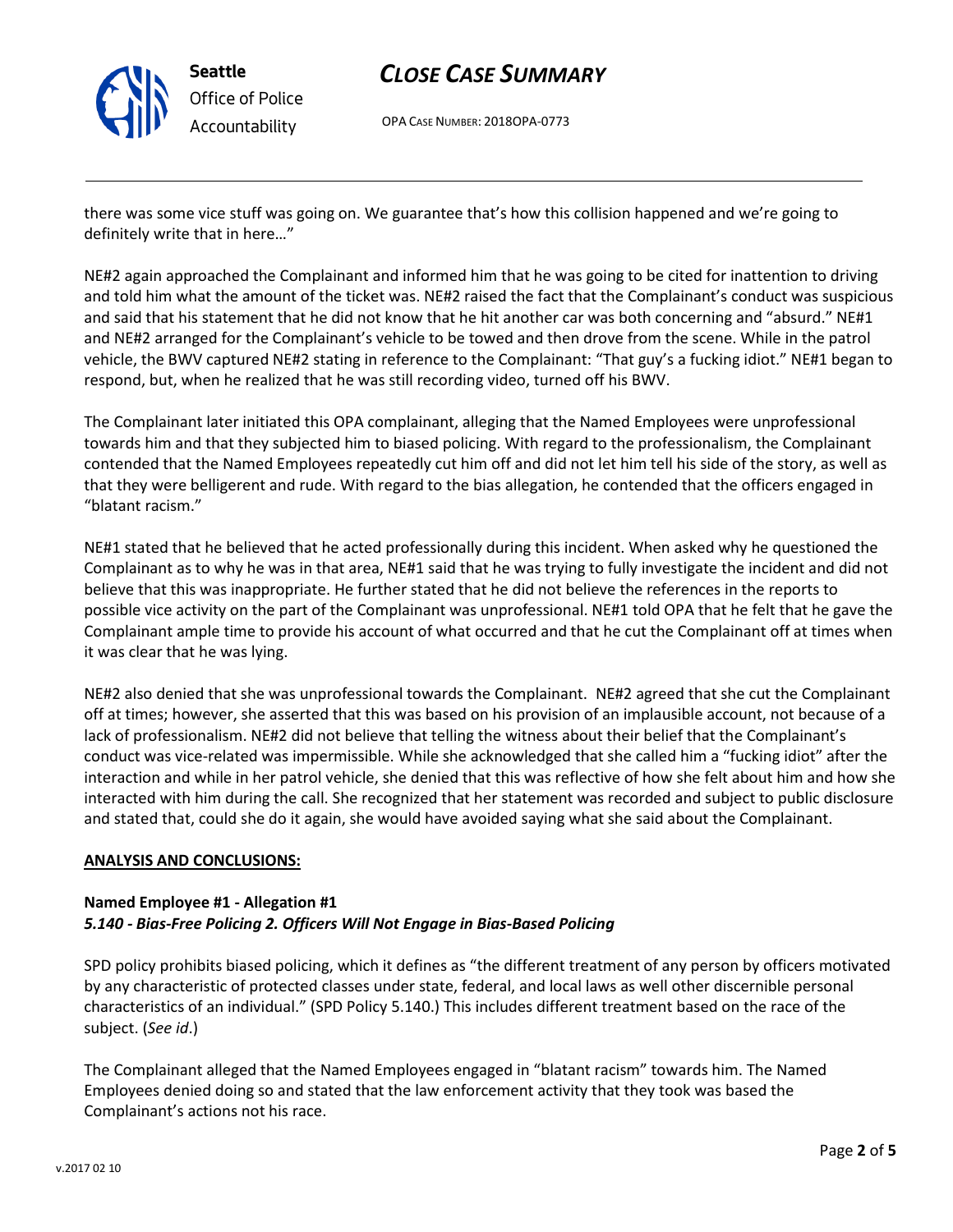# *CLOSE CASE SUMMARY*

OPA CASE NUMBER: 2018OPA-0773

Based on OPA's review of the video, there is no evidence supporting the Complainant's contention that he was treated differently because of his race. Instead, the Complainant was questioned due to the suspicious nature of his account and the fact that the officers found it unbelievable that he did not know that he had sideswiped a vehicle. He was further properly cited for his inattention that resulted in the accident.

For the above reasons, I recommend that this allegation be Not Sustained – Unfounded as against both Named Employees.

### Recommended Finding: **Not Sustained (Unfounded)**

### **Named Employee #1 - Allegation #2** *5.001 - Standards and Duties 10. Employees Shall Strive to be Professional*

The Complainant alleged that he was treated unprofessionally by the Named Employees. He specifically contended that the Named Employee repeatedly cut him off and did not let him tell his side of the story, as well as that they were belligerent and rude.

SPD Policy 5.001-POL-10 requires that SPD employees "strive to be professional at all times." The policy further instructs that "employees may not engage in behavior that undermines public trust in the Department, the officer, or other officers." (SPD Policy 5.001-POL-10.) The policy further states the following: "Any time employees represent the Department or identify themselves as police officers or Department employees, they will not use profanity directed as an insult or any language that is derogatory, contemptuous, or disrespectful toward any person." (*Id*.) Lastly, the policy instructs Department employees to "avoid unnecessary escalation of events even if those events do not end in reportable uses of force." (*Id*.)

From my review of the video evidence, I do not believe that NE#1 acted unprofessionally towards the Complainant. The video reflected that he used a calm tone and spoke to the Complainant politely, even when questioning the Complainant's account of what occurred. At one point, NE#1 repeatedly questioned the Complainant regarding why he was in the area. The Complainant took umbrage to this line of questioning and stated that he was not breaking any law by being there. I agree with the Complainant that he was permitted to be in that location; however, I have no problem with NE#1 exploring this issue. This is particularly the case given the implausible nature of the Complainant's account and the fact that the officers knew that a woman was in the car at the time of the incident and that this woman left the scene before the officers arrived. This suggested possible vice activity on the Complainant's part and I do not think it was unreasonable for NE#1 to have explored this. Lastly, I do not believe that it was unprofessional when NE#1, at times, interrupted the Complainant to ask clarifying questions or to revisit his account. Given the circumstances of this case, I find that such questioning was appropriate.

For the above reasons, I find that NE#1 did not act unprofessionally during this incident. As such, I recommend that this allegation be Not Sustained – Unfounded as against him.

Recommended Finding: **Not Sustained (Unfounded)**



**Seattle** *Office of Police Accountability*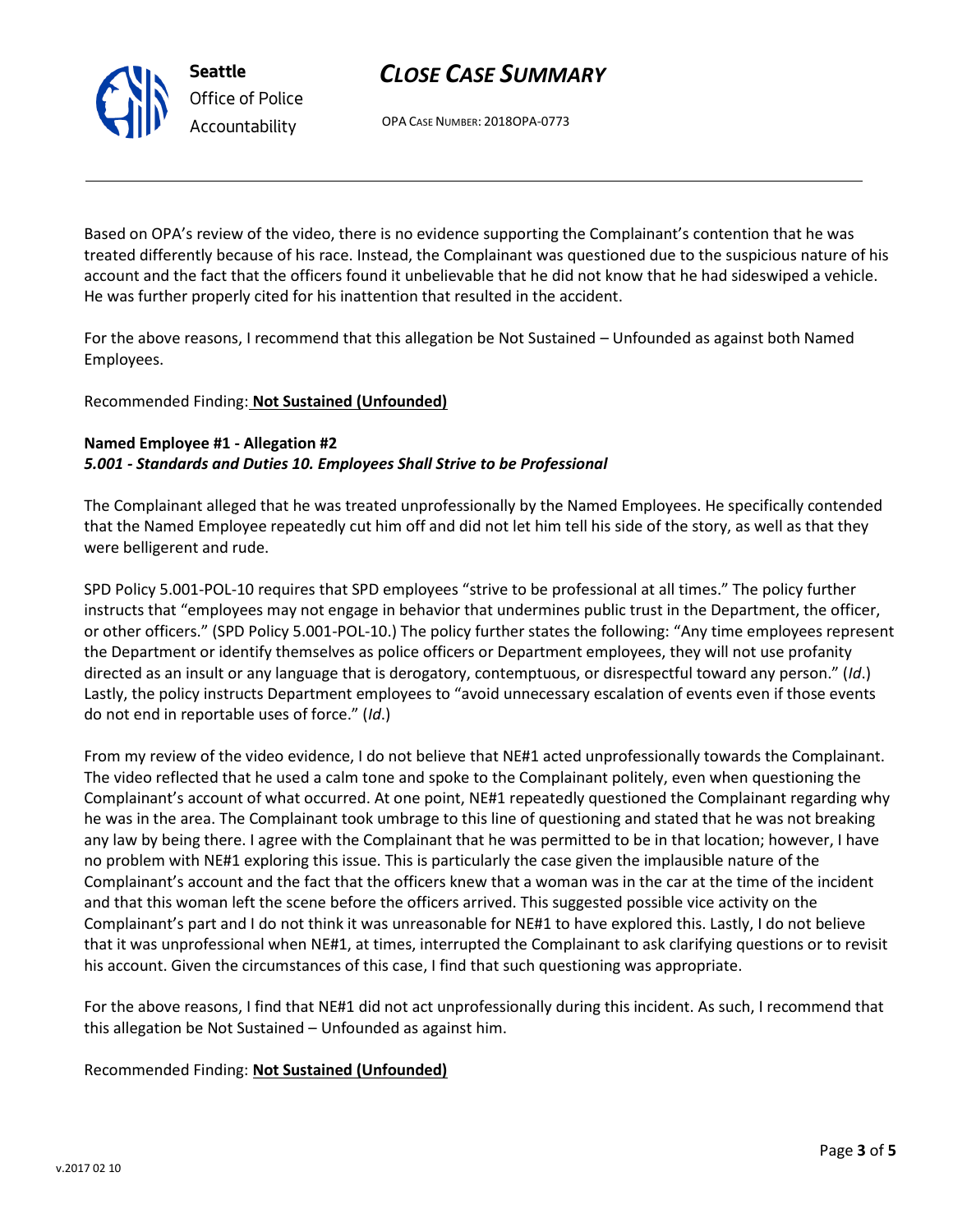

### *CLOSE CASE SUMMARY*

OPA CASE NUMBER: 2018OPA-0773

### **Named Employee #2 - Allegation #1** *5.140 - Bias-Free Policing 2. Officers Will Not Engage in Bias-Based Policing*

For the same reasons as stated above (*see* Named Employee #1, Allegation #1), I recommend that this allegation be Not Sustained – Unfounded.

Recommended Finding: **Not Sustained (Unfounded)**

### **Named Employee #2 - Allegation #2** *5.001 - Standards and Duties 10. Employees Shall Strive to be Professional*

Unlike with NE#1, I have considerably more concern with NE#2's approach to this situation and towards the Complainant.

Based on OPA's review of the video, NE#2 approached this situation aggressively. She was dismissive of the Complainant's account from the outset. Within the first moments of their conversation, NE#2 told the Complainant that his version of the account "didn't happen," asked whether he thought the officers were "stupid," and expressed her belief that the Complainant was lying. She later told the Complainant that his account was "absurd."

Moreover, when speaking with a witness who observed the female passenger leaving the scene, NE#2 expressed her belief that the Complainant had been engaged in vice activity. I do not believe that it was appropriate to disclose this information to another civilian and it served no legitimate law enforcement purpose to do so.

Lastly, while in the patrol vehicle leaving the scene, NE#2 referred to the Complainant as a "fucking idiot." While this statement was made outside of the presence of the Complainant, it was captured on video and is, thus, publicly available in perpetuity. NE#2 should know better. Further, even if NE#2 denies this, it gives insight into why she approached the Complainant as she did and reveals how little patience she had with him and his account.

Ultimately, NE#2 was not required to believe the Complainant. Indeed, his story was unbelievable. He clearly hit the vehicle and likely did so because he was distracted, potentially by the female passenger in his car. However, NE#2 could have dealt with this situation and with the Complainant in a less aggressive and dismissive fashion. In addition, she should have avoided using profanity towards the Complainant, even if it was not to his face.

The above being said, I do not believe that NE#2's conduct necessitates a Sustained finding, instead I recommend that she receive the below Training Referral.

• **Training Referral**: NE#2 should receive additional training concerning the requirements of SPD Policy 5.001- POL-10 and concerning the Department's expectations of her professionalism. Her chain of command should discuss this incident with her and together view the video of her interaction with the Complainant. NE#2's chain of command should coach her on how to better handle such situations in the future. Lastly, NE#2 should be informed that future similar conduct will likely result in OPA recommending a Sustained finding. This retraining and associated counseling should be documented and this documentation should be maintained in an appropriate database.